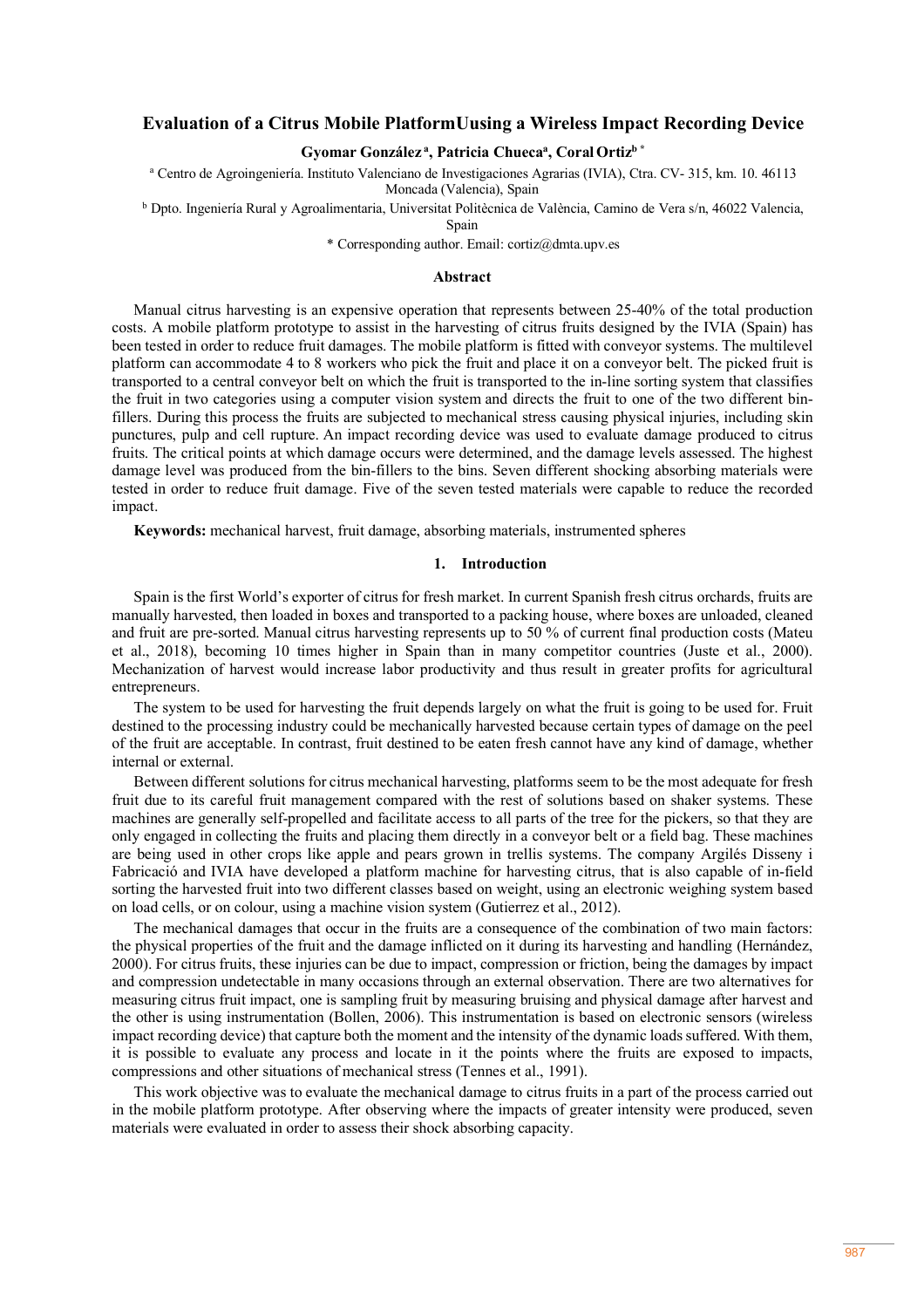## **2. Materials and Methods**

Description of the harvest platform prototype

The mobile platform has three levels of fruit discharge: ground level (level 1), a first intermediate height on the platform (level 2) and a second height above the platform (level 3). It has a capacity for 4 to 8 operators positioned on the platform and between 4-6 workers at ground level.

Operators located in level 1 directly drop the fruit to the hopper. Operators of levels 2 and 3 drop the fruit to conveyor belts, where it is directed to the hopper. From this, the fruit is lifted by a conveyor belt with rubber fingers to the top of the platform where the classification system is located. In the upper zone the fruits are singled out into 4 lines or channels (Figure 1) and transported by rollers to the zone of classification by computer vision that classifies the fruit into two categories. In the in-line sorting system, the fruits are classified according to commercial caliber distributing the fruit in different bin-fillers (Figure 2). The internal bin is used for the low quality fruit (or non-commercial fruit) and the external one for the high quality fruit (or commercial fruit).

The prototype includes a trailer where the empty bin-fillers are stored to load them on the platform when needed and also facilitates the unloading of full bin-fillers in the field.



Figure 1. Outline of the top of the mobile platform.



Figure 2. Harvest platform prototype.

Evaluation of impacts in the classification process in the prototype

A trial was carried out to evaluate the critical points during the classification process in the prototype which include the passage of fruit through the 4 conveyor channels of vision system and its destination to one of the two bin-fillers (internal and external). For that, a wireless impact recording device (IRD) (Tuberlog PTR 200, www. martinlishman.com) was used to measure the acceleration impacts. The IRD has an impact range between 30 and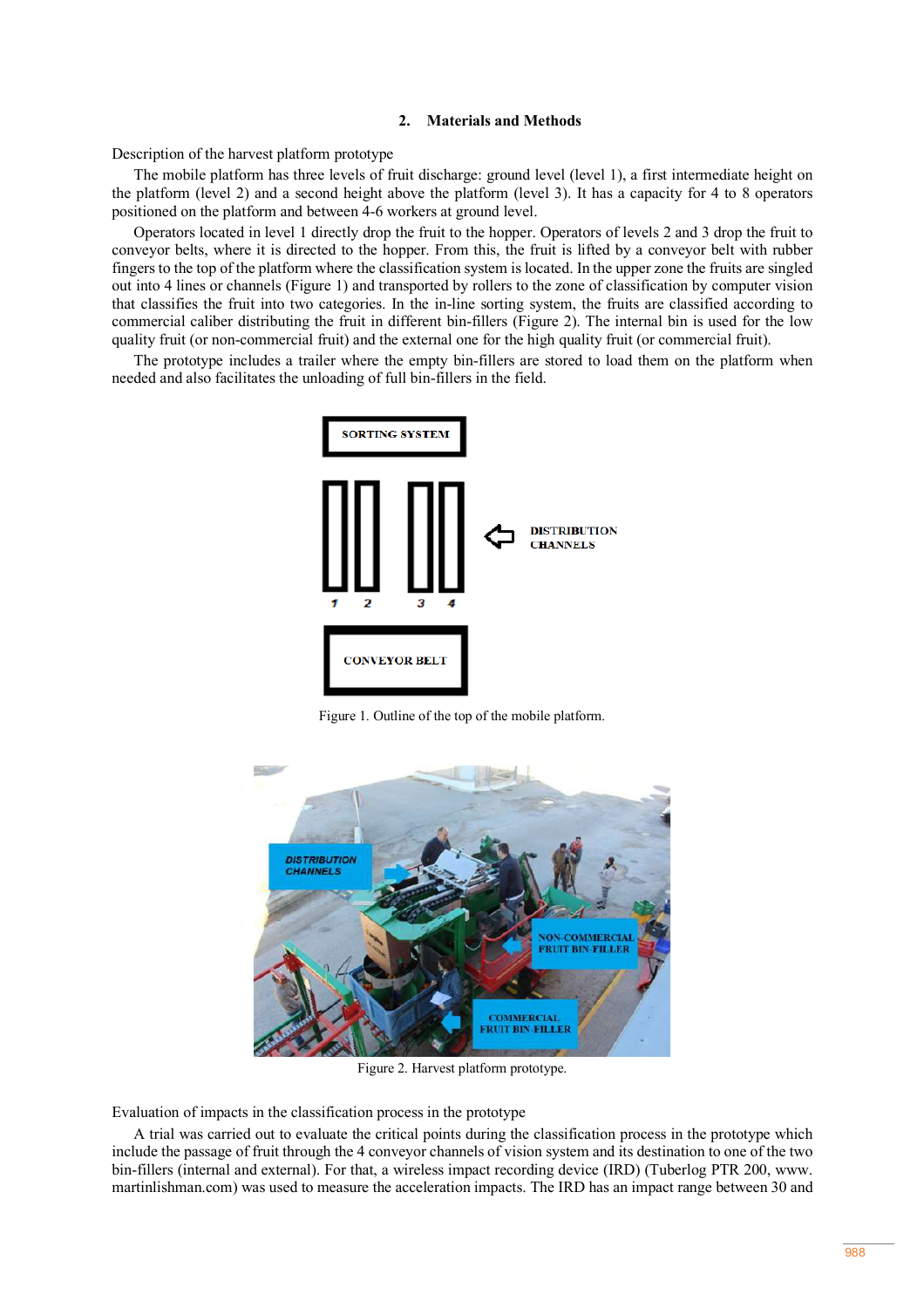500 G. The trial consisted in passing the IRD through each of the four channels at uniform advance speed of the conveyor belts established at  $0.356$  m s<sup>-1</sup>. The caliber was set to establish where the fruit should be deposited forcing the evaluation of the two drop towards the bin-fillers. Three experimental repetitions were carried out per channel (4) and bin-filler (2).

The analysis of data consists of comparing the values of the impact acceleration obtained in the different repetitions for each channel and bin as a function of time. For this comparison, these impacts were displayed in graphs and the time corresponding to the highest impact acceleration value was taken as reference (in all cases this impact corresponds to the drop impact to the bin). This value was set as the origin of coordinates. The points to the right of the y-axis correspond to rebounds after the drop impact while the points to the left of the Y-axis correspond to the impacts originated during the process evaluated in the machine before the drop impact.

## Evaluation of impact reducing capacity of different materials

A trial was carried out to evaluate the impact reducing capacity of seven different shocking absorbing materials (Figure 3) which could be used in the harvest platform to reduce the impacts observed in the previous section. The trial consisted of dropping the IRD described above at uniform advance speed  $(0.356 \text{ m s}^{-1})$  in the conveyor belt located before the fruit hopper and evaluate the impact over the different materials placed in the metallic system, that is between the conveyor belt and the fruit hopper, with a fall of 20 cm with respect to the conveyor belt (Figure 4). Ten sets of ten repetitions were carried out per material, with a total of 80 tests (70 with materials and 10 without material).



Material 1 Density: 46.36 Kg m-3 Thickness: 41 mm



Density: 15.56 Kg m-3 Thickness: 23.25 mm



Density: 16.44 Kg m-3 Thickness: 9 mm



Material 2 Density: 26.74 Kg m-3 Thickness: 43 mm



Material 4 Density: 23.37 Kg m-3 Thickness: 10 mm



Material 6 Density: 18.26 Kg m-3 Thickness: 18 mm



Material 7 Density: 146.87 Kg m-3 Thickness: 3.10 mm Figure 3. Materials.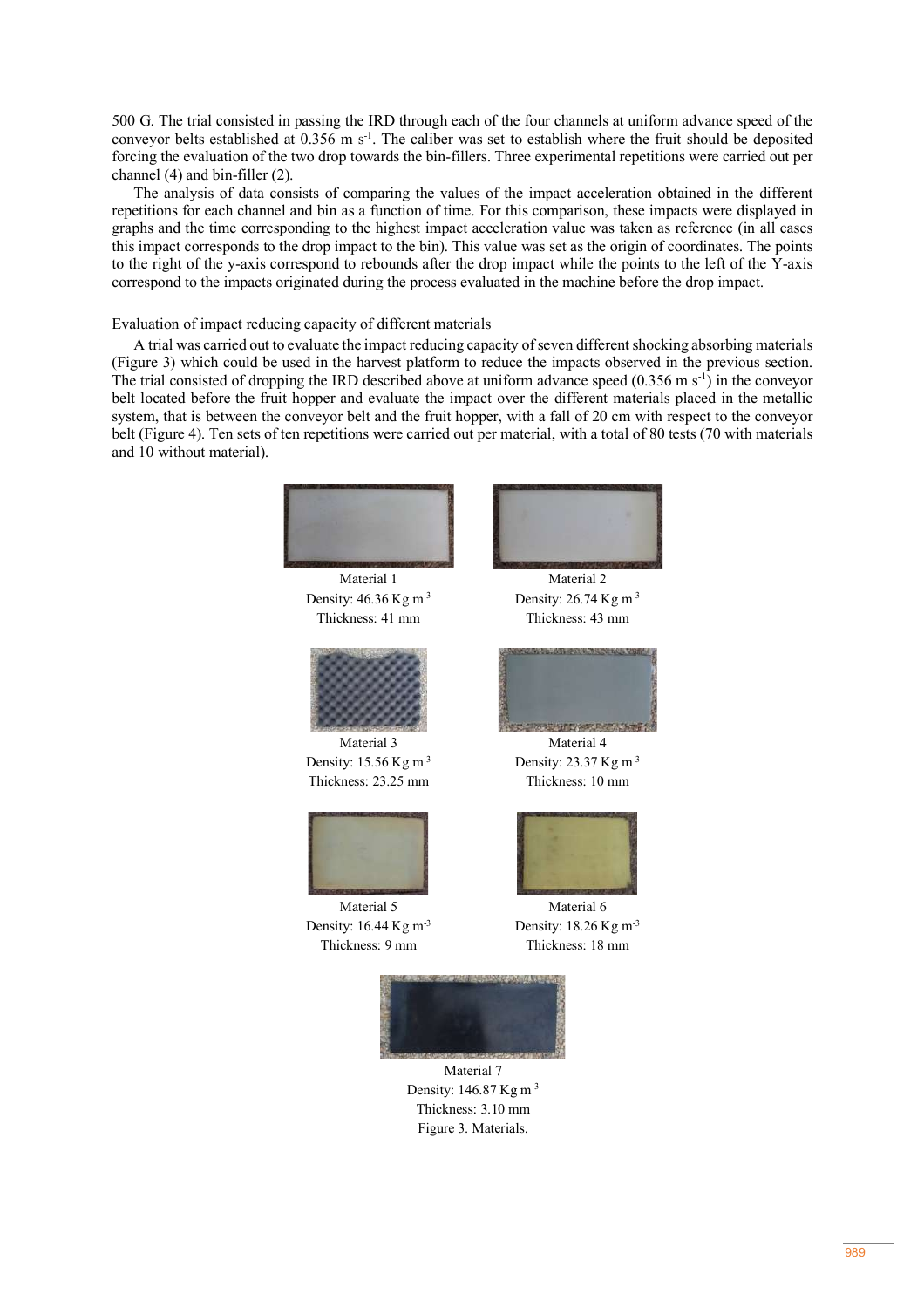

Figure 4. Conveyor belt and metallic system placed before the fruit hopper in the prototype.

Because some impact measures with the IRD were lower than the minimum value range of the sensor (30G), the percentages of impact data lower than 30 G and higher than 30 G for each material were calculated. Later, data (higher than 30G) comparing the drop impact between materials were analyzed using one-way analysis of variance (ANOVA) at P<0.05. The least significant difference (LSD) multiple range test was used for mean separation at P<0.05. Before ANOVA, homocedastiticity and normal distribution of residuals were tested. Although the data were not follow these both hypothesis because of ANOVA results were the same that the obtained with the non-parametric Kruskal-Wallis test, the results of ANOVA were considered valid due to the robustness of the ANOVA (Statgraphics Centurion XVII).

# **3. Results and Discussion**

Evaluation of impacts in the classification process in the prototype

Clear differences were found between the impacts registered from the two different bins (Figure 5).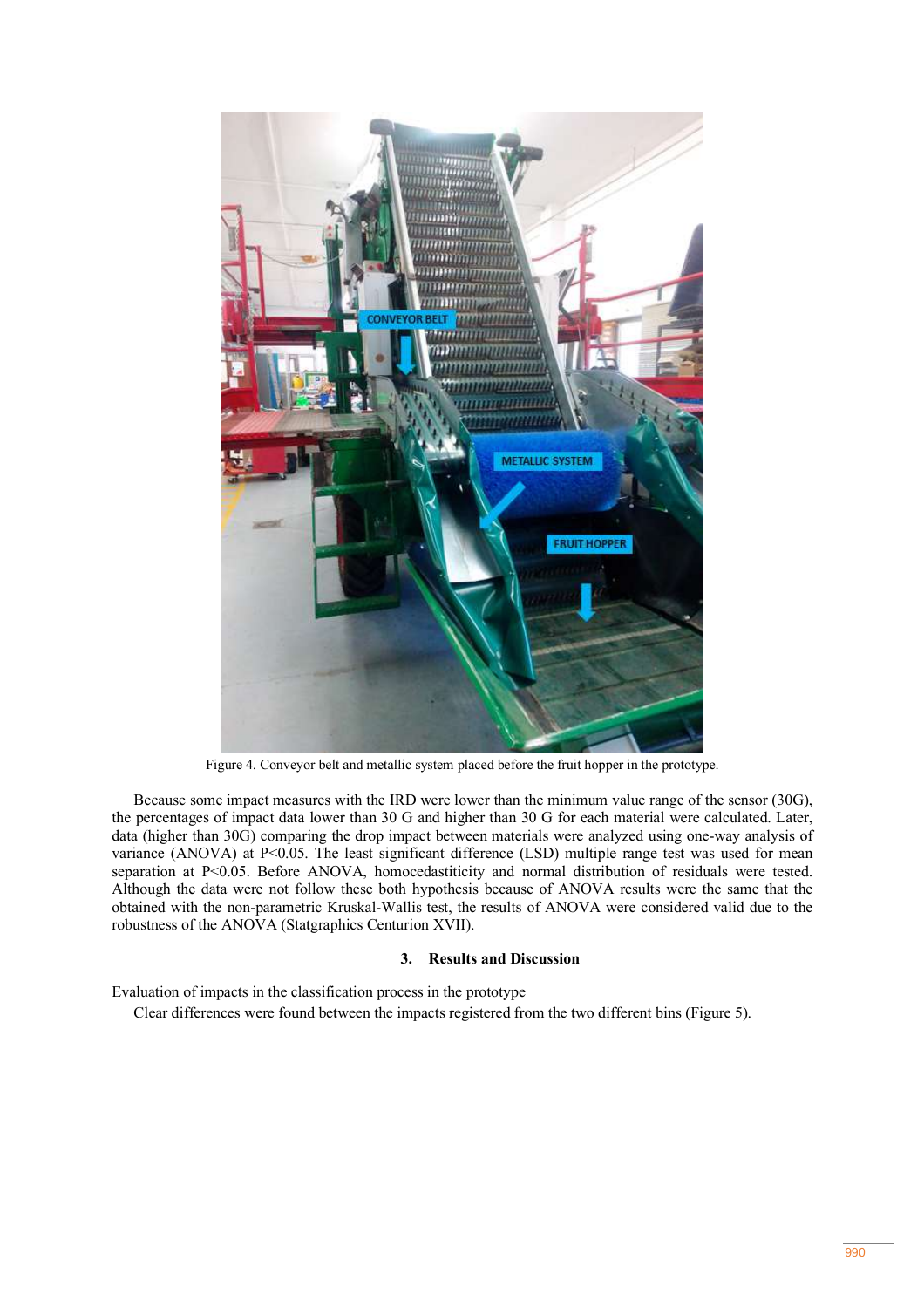

Figure 5. Impacts registered according to the bin and the channel. The highest impact acceleration (drop impact to the bin) value was taken as reference. The points to the right of the y-axis correspond to rebounds after the drop impact while the points to the left of the Y-axis correspond to the impacts before the drop impact. Impact acceleration (g)

In the external bin (except the channel 4):

- Few low impacts (from one to three) were registered before the drop impact, with values under 100G.
- A very high drop impact was registered, between 300 and 500 G.
- High impact rebounds were produced, in some cases around 200G.

In the internal bin (except channel 4):

- Several medium impacts (between 100 and 200 G) were found before the drop impact,
- A high drop impact was registered, between 150 and 300 G.
- Low impacts rebounds were produced after the dumping.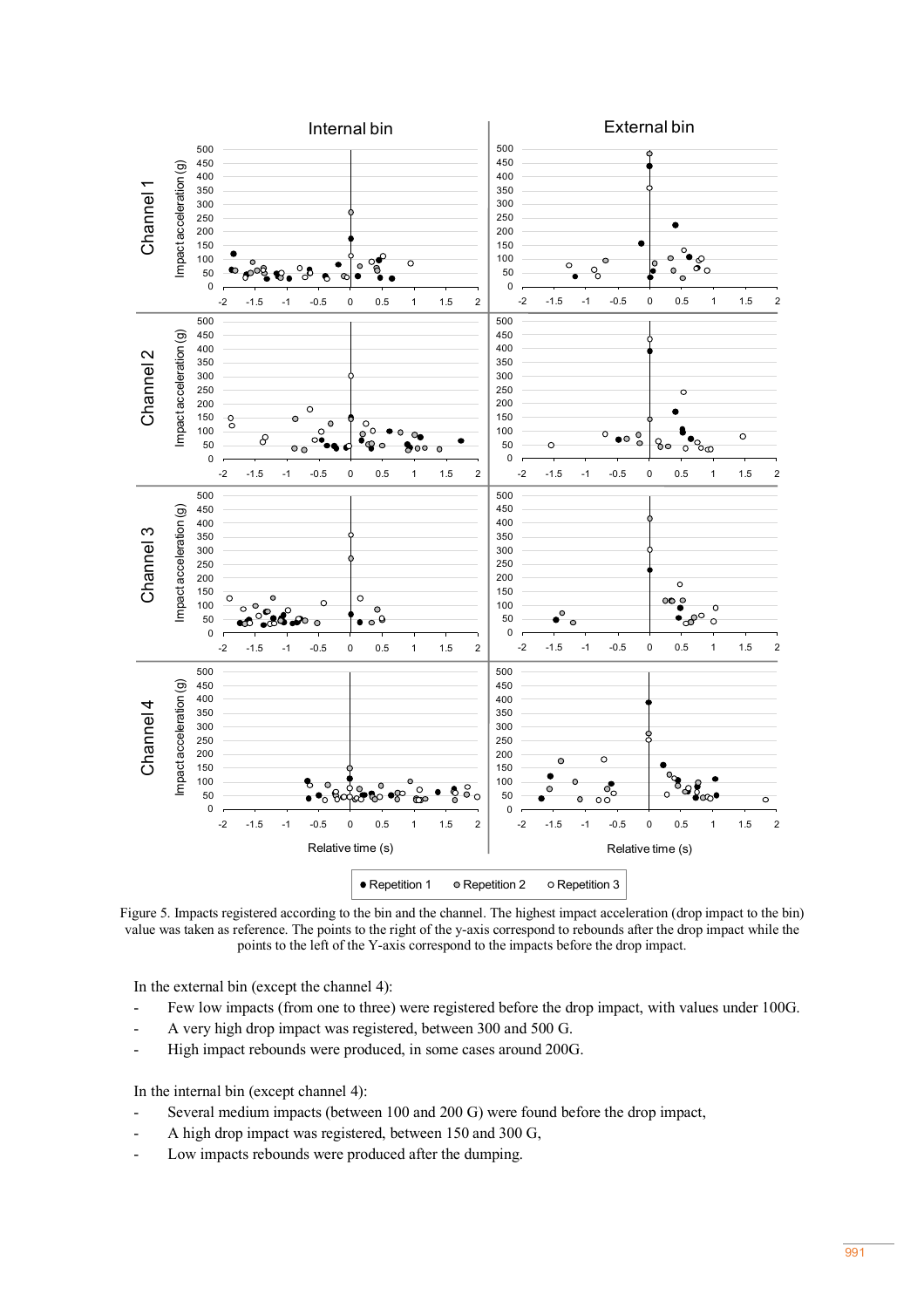No clear differences were found between the impacts recorded in the different channels, except channel 4.

The impacts registered using channel 4 and the external bin before the drop were more numerous and considerably higher (nearly 200 G in some cases) than the ones registered using the other channels. The drop impact registered using the channel 4 was considerably lower (lower than 150 G in all the cases) than the ones registered using the other channels.

Evaluation of impact reducing capacity of different materials

Based on previous studies with potato harvesters using a similar wireless impact recording device, the maximum impact value that does not produce damage is 30G (Bentini et al., 2006). In citrus, according Miller and Wagner (1991), the value considered is a little bit higher 40G. Anyway, since the lower threshold of IRD is at 30G, and to be in the side of security, this value was considered as the lower threshold for our test.

| Table 3. Percentage of impact data lower and higher that 30G for each material the reference value that not produces |                |  |
|----------------------------------------------------------------------------------------------------------------------|----------------|--|
|                                                                                                                      | impact damage. |  |

| Material | % of data according to impact acceleration value (g) |       |
|----------|------------------------------------------------------|-------|
|          | $30$                                                 | >30   |
| $0*$     |                                                      | 100   |
|          | 100                                                  |       |
|          | 100                                                  |       |
|          | 100                                                  |       |
|          |                                                      | 100   |
|          |                                                      | 100   |
|          | 22.55                                                | 77.45 |
|          |                                                      | 100   |

\* Material was designated to the metallic system without shocking absorbing material.

Materials 1, 2 and 3 were the most shocking absorbing materials because all the impacts were lower than 30G. The following absorbing material was 6 because 22.55% of impact data were lower than 30G while the rest of materials presented all impact values higher that 30 G (

Table 3). In the statistical analysis of the data comparing the impact higher than 30G for the five remaining materials was observed that there was a statistically significant difference in the mean of impact acceleration (g) between the different materials (F = 141.69; df = 4, 509; P < 0) (Figure 6).



Figure 6. Box and whiskler plot for the variable drop impact higher than 30 G for each material.

Materials 0 and 7, showed the highest variability and the highest mean value of impacts, not having statistically differences between both material 7 and metallic surface. Material 5 was the following less impact absorbing and was statistically different to the rest of the materials. Material 4 and 6 showed the lower value variability and lower values of impact not having statistically differences between both but it has to take into account that for material 6 the 22.55% of data lower than 30 were not considered, Therefore material 6 is more absorbent material than 4. With these results the materials can be categorized into 5 distinct groups. A first group composed of materials 1, 2 and 3 which are the most shocking absorbing materials. A second group composed of the material 6. A third group composed of the material 4. A fourth group composed of the material 5 and the last group composed of the material 7 which behavior is the same as if the material had not been put on. In addition to the ability to absorb impacts, other factors like price, durability and impermeability should be taken into account